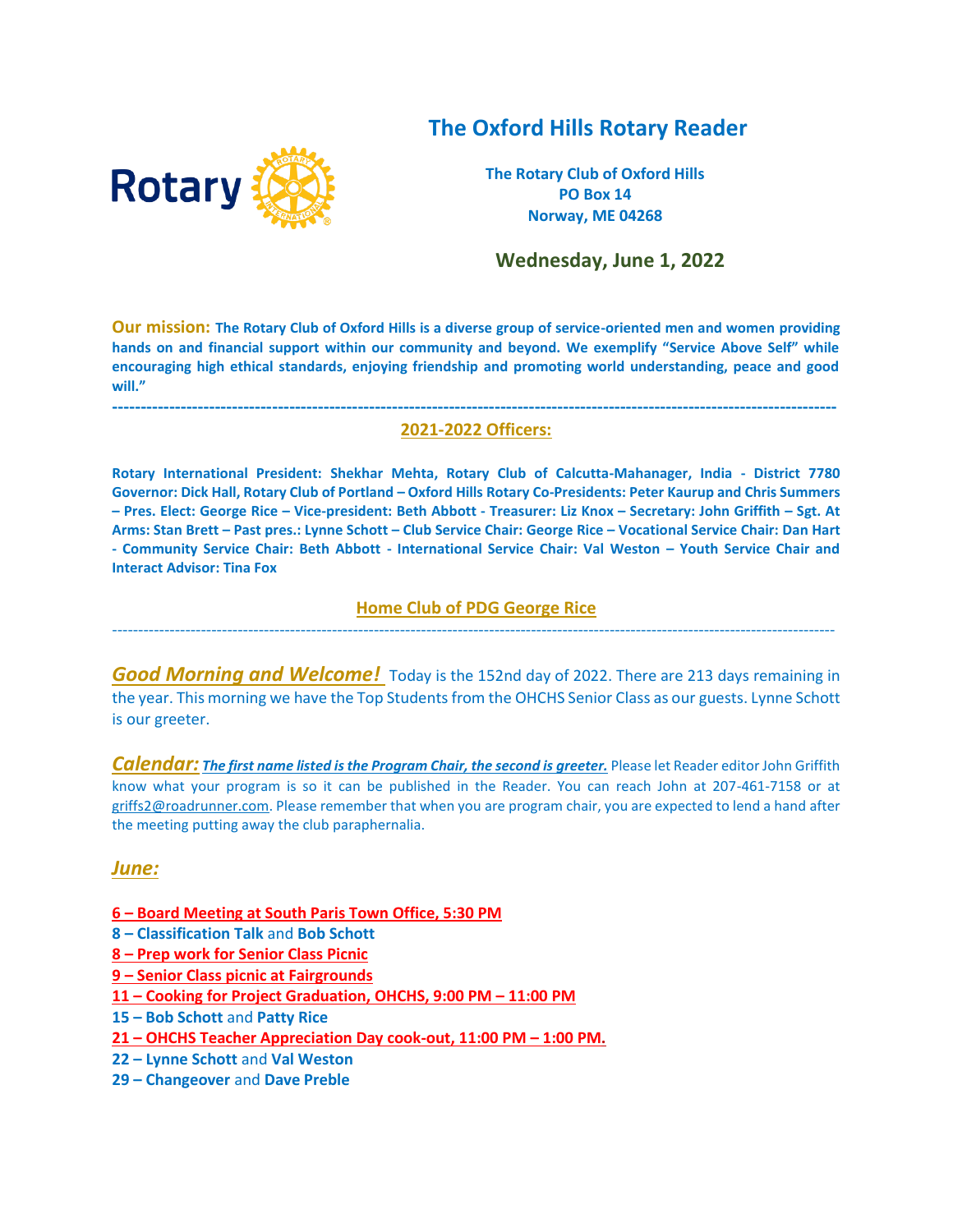## *Visiting Rotarians and Guests:*

We did not have any visiting Rotarians or guests last week. Frank and Joel joined us on Zoom.

### *Rotary Moment:*

Greeter Warren Spencer didn't realize he was supposed to be greeter. His Rotary moment was that he was grateful we no longer had to shovel snow. Dave Preble spoke up and said that on his and Becky's trip to Nashville and Myrtle Beach, they drove through a town that he knew had a Rotary Club because as they entered town, they came upon sign posts with the 4-Way Test on them, like Burma Shave signs.

#### *Announcements:*

**Rotarian of the Year** nomination forms were due by the end of the day, May 25<sup>th</sup>. The form was emailed to each of us, could be completed and returned via the same e-mail. Hopefully we received a lot of nominations.

*George Rice –* as of the start of last week's meeting, George reported we had sold all but 11 of the Lobsters for Scholars tickets. However, I think by the end of the meeting, they were all spoken for. We will be drawing the winners this week.

George also reported the he, Patty and Stan did a lobster dinner last weekend for the winner of one of last year's drawings. He reported that we still made \$1500 even though it was based on last year's costs.

## *Last Week:*

Co-President Chris led us in the Pledge and 4-Way Test. Glenn was back from Florida and gave the blessing.

Patty Rice introduced her guest speaker, Stan Bennett, owner of WOXO in Norway and WIGY in Rumford. Stan said that he had a life long dream of owning a radio station and when the opportunity came to buy WOXO, he jumped at it. He grew up in Bath, Maine, and spent 27 years in radio in Portland before the WOXO opportunity came his way. He believes that radio is meant to serve the communities they are in and as such, he gives a lot of air time to local events. Stan said most of his decisions are not based on money – although his wife has to step in occasionally and say "No." Since taking over the station, he and his wife have revamped the building on Main St. in Norway and are actually using it as their residence for the time being. He also reported that he is putting a Music Festival together to be held at the Field of Dreams in Harrison on August 13. There will be fireworks, food trucks and 6 hours of music. Check out *WOXOMusicFestival.com.* Stan's talk was very interesting and covered way more than I can report here.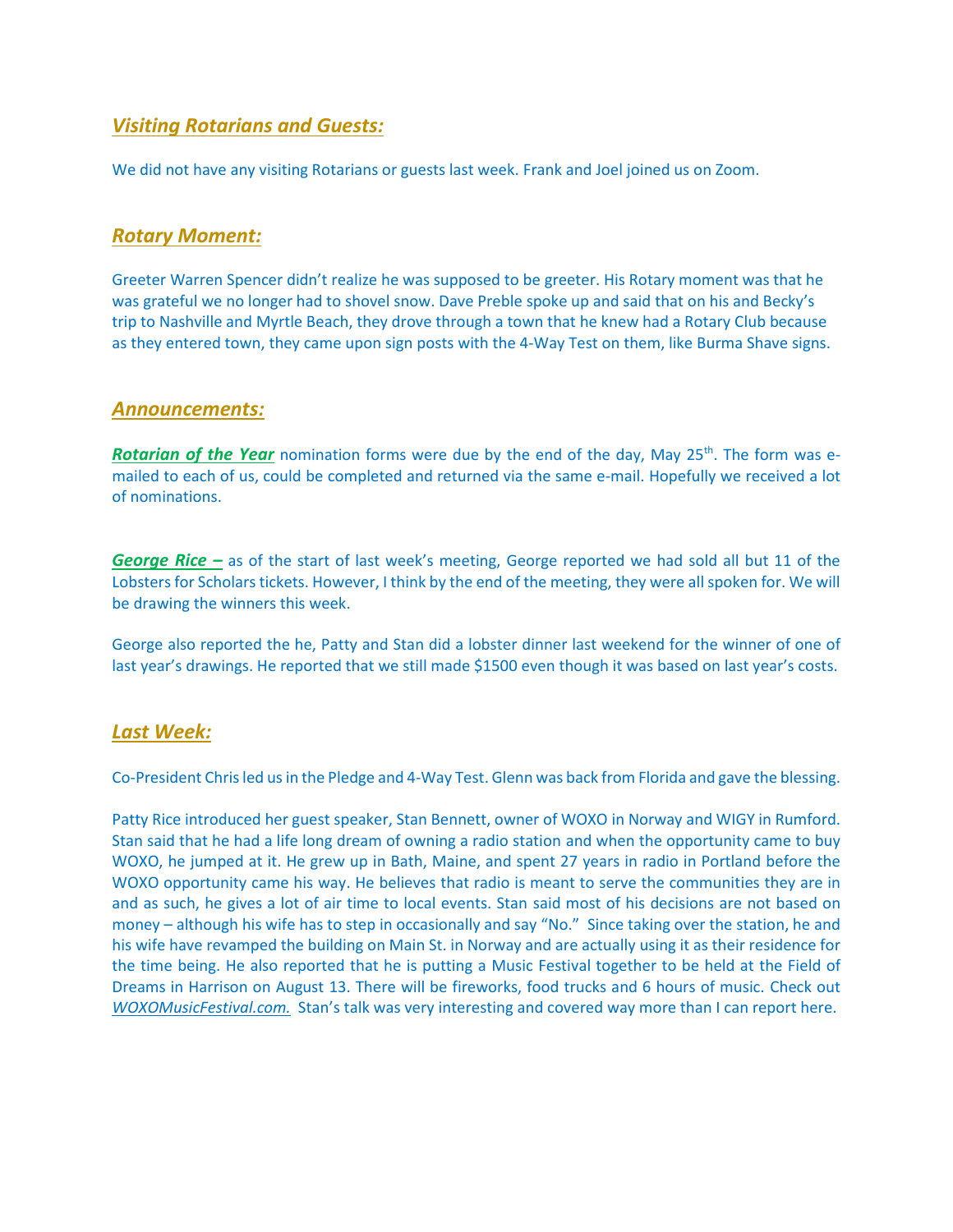# **િ** Happy and Sad Dollars <sup>(</sup>િ

**Dan A.** told us that he won't be with us next (now this) week as he is having gall bladder surgery on Tuesday, May 31. He is looking forward to being pain free.

*Glenn* said it is "wicked good" to be back from Florida after a longer than usual stay so he and Sharon could attend their granddaughter's high school graduation. There is no place like home.

**Patty** had happy dollars for the Lobsters for Scholars dinner last weekend. She said that Stan is definitely "trainable" and that they had a good time.

*Chris* reported that it if you sell a winning ticket to someone, it is much easier to sell to them again.

**50/50 – Warren drew Lynne's number but Lynne wasn't as lucky as she was last time. There was \$35 in the pot.** 

# *Birthdays and Anniversaries*

*June Birthdays –* Nancy (Dan) Allen – 6/4; Peter Kaurup – 6/17; Cory (Heidi Ortiz) Stolzenburg – 6/8; Becky (Dave) Preble – 6/20; Lynne Schott – 6/21

*June Wedding Anniversaries –* George & Patty Rice – 6/3; Bob & Lynne Schott – 6/5; Joel & Heather Speakman – 6/8; Charlie & Tina Fox – 6/13; John & Shelley Griffith – 6/21

*June Membership Anniversaries –* John Griffith – 16 yrs. – 6/7; Curtis Cole – 38 yrs. – 6/14

# *Pun for the Week:*

**Do they allow loud laughing in Hawaii or just a low ha?** 

# *The Rotary Theme for June is Rotary Fellowships*

**Rotary Fellowships are International groups that share a common passion. Being part of a fellowship is a fun way to make friends around the world, explore a hobby or profession, and enhance your Rotary experience**.